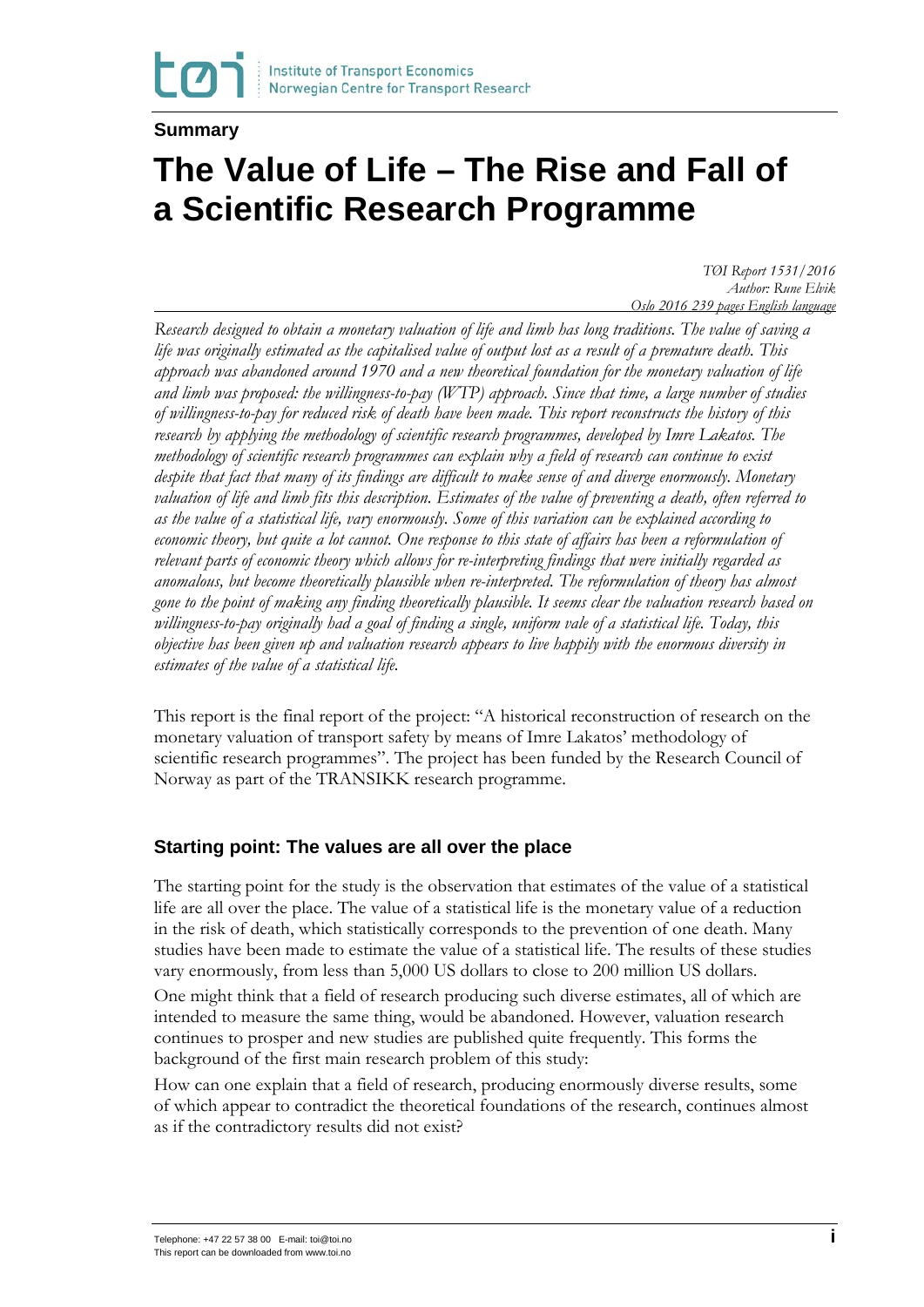There exists a theory of science which seems well-suited to explaining the apparent paradox of valuation research. That is the methodology of scientific research programmes, developed by philosopher Imre Lakatos. Hence, the second main research problem is:

Can the methodology of scientific research programmes help to better understand, and possibly explain, the historic development of research on the monetary valuation of life and limb, in particular valuation of improving road safety?

Before summarising the answers to these questions, the context of the study will be briefly explained.

# **Do we need a monetary valuation of life and limb?**

Many people find the very idea of assigning a monetary value to life or health objectionable, or at least strange. Many will ask: Do we really need these monetary valuations and what are their principal uses?

In this report, it is regarded as a basic and self-evident fact that trade-offs between different goods and objectives are made, and have to be made. Whenever an individual or government makes a decision about how much to spend on activities or measures that reduce the risk of death or injury, a trade-off is made between this good and other goods. It is impossible to avoid making trade-offs, simply because the resources at our disposal are limited. Therefore, the idea that life has an infinite value makes no sense.

However, it does not follow from this that a monetary value must by necessity be assigned to human life and health. It is entirely possible to avoid doing so and still make intelligent trade-offs between human life and health and other goods. Priorities between measures intended to reduce mortality or improve health can be set according to cost-effectiveness. The less a measure costs per fatality prevented, the higher should be its priority. The applicability of cost-effectiveness analysis is highly limited. Cost-effectiveness is undefined if a measure has an effect both on fatalities and injuries. Moreover, cost-effectiveness does not tell us when a measure is too expensive.

By explicitly assigning a monetary value to life and health, one may in principle:

- 1. Make trade-offs between safety and other policy objectives, like mobility or environmental protection – provided these objectives are also stated in monetary terms.
- 2. Determine if a measure improves societal welfare, which means that its benefits are greater than the costs, so that compensation preventing anyone from a net loss is in principle possible. It is assumed that the monetary valuation of non-market goods reflects their impacts on welfare.
- 3. Find the optimal use of policy instruments, for example road safety measures. The use of a set of measures is optimal when net benefits are maximised. In principle, this guideline can also be used to determine the size of a budget (it should be exactly large enough to cover the costs of all measures whose marginal benefits are equal to or greater than marginal costs).

These points indicate ways in which policy making can be informed by monetary valuation, but not without monetary valuation.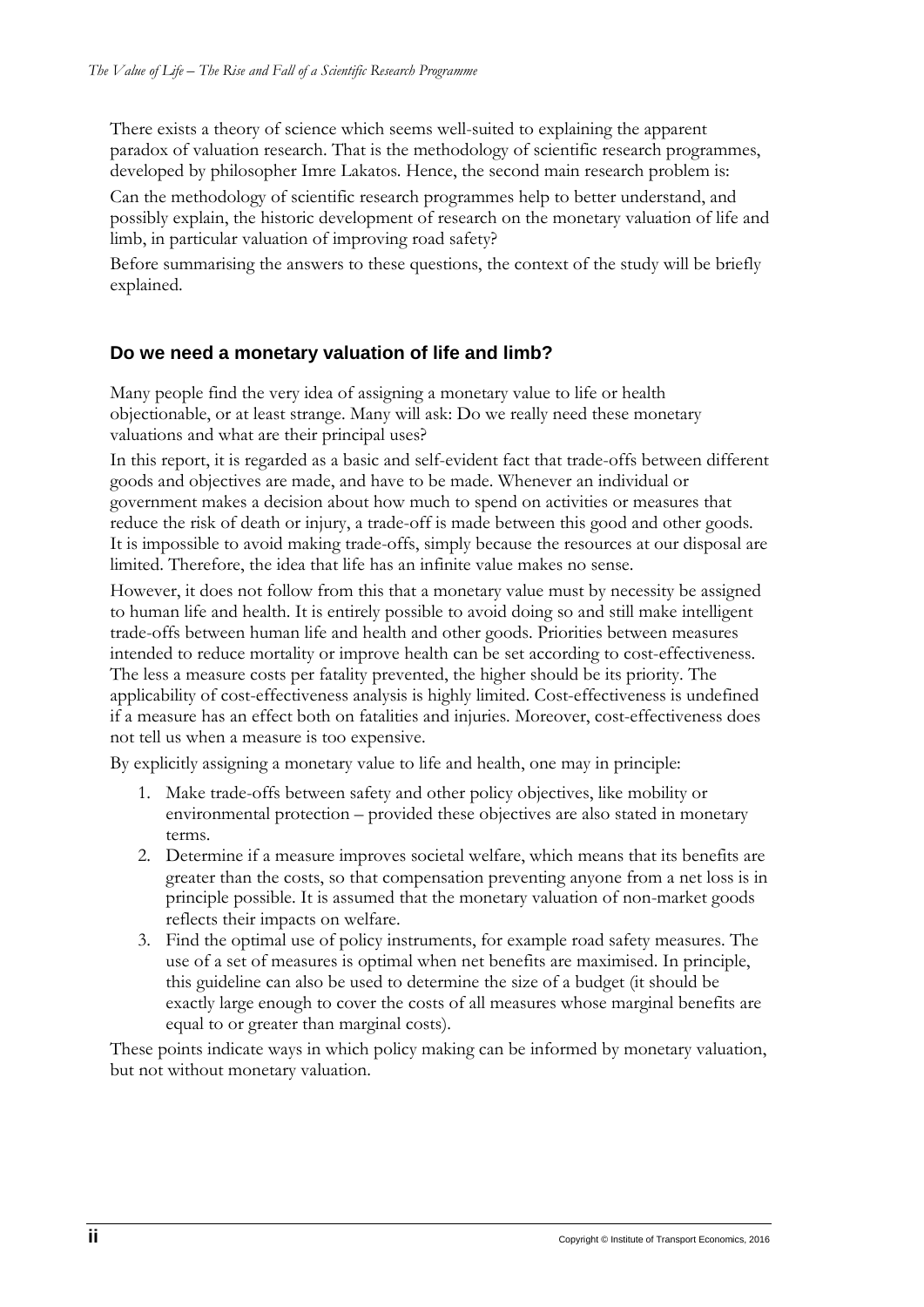## **The definition, measurement and valuation of risk**

Monetary valuation of life and limb refers to the valuation of changes in the risk of dying or of sustaining an injury. Most valuation studies state the risk of dying as a population mean fatality rate for a specific cause of death, for example that the current mortality rate in road accidents in Norway is close to 3 per 100,000 inhabitants per year.

This is the current population average for Norway. Risk varies in the population, by gender, by age groups, by place of residence and according to how much one travels by road. A population average may therefore be misleading as an estimate of the risk referring to a certain group of the population or a specific individual. Some valuation studies have therefore asked respondents about their subjective estimates of risk, i.e. what they think their own risk is. The majority of valuation studies has relied on statistical estimates of risk based on official statistics, applying either to the entire population of a country or a group of the population.

The good being valued in a valuation study is a change in risk, for example a reduction of fatality rate by 2 in 100,000. If this reduction is valued at 500 NOK, the value of a statistical life is estimated as follows:

Value of a statistical life (VSL) =  $\frac{500}{6}$  $\left(\frac{2}{100000}\right)$  $= 25,000,000$  NOK

The value of a statistical life is the value of a risk reduction which statistically corresponds to reduction of the number of fatalities by one.

# **The methodology of scientific research programmes**

The first estimates of the value of preventing a road accident fatality were made in the 1950s in Great Britain, Sweden and the United States. These estimates were based on the so called human capital approach. The basic idea of the human capital approach was to estimate the capital value of a human being. This value was usually estimated as the present value of future earnings.

The method had some glaring deficiencies. Children and the retired had no value, since they did not earn anything. Housewives doing unpaid household work also had a value of zero, or, in some studies, a negative value since their consumption had to be supported by others. Besides, the method had no theoretical foundation.

Valuation of life and health as a scientific research programme started by defining the theoretical basis of valuation research. This was done around 1970 by economists Schelling, Mishan and Jones-Lee. They all argued that the only theoretically meaningful approach to the valuation of non-market goods, like life and limb, is the willingness-to-pay approach. The value of any good is indicated by the amount an individual is willing to pay for the good. The more valuable we think something is, the more we are willing to pay for it. Valuation in terms of willingness-to-pay is individual and subjective. No objectively "correct" valuation exists.

But how can we find out whether or not we can trust the results of valuation studies if there is no correct answer to the question asked in these studies? Do we simply have to accept any amount people state? No, as explained later, there are many ways of assessing whether the results of valuation studies can be taken seriously or have to be rejected.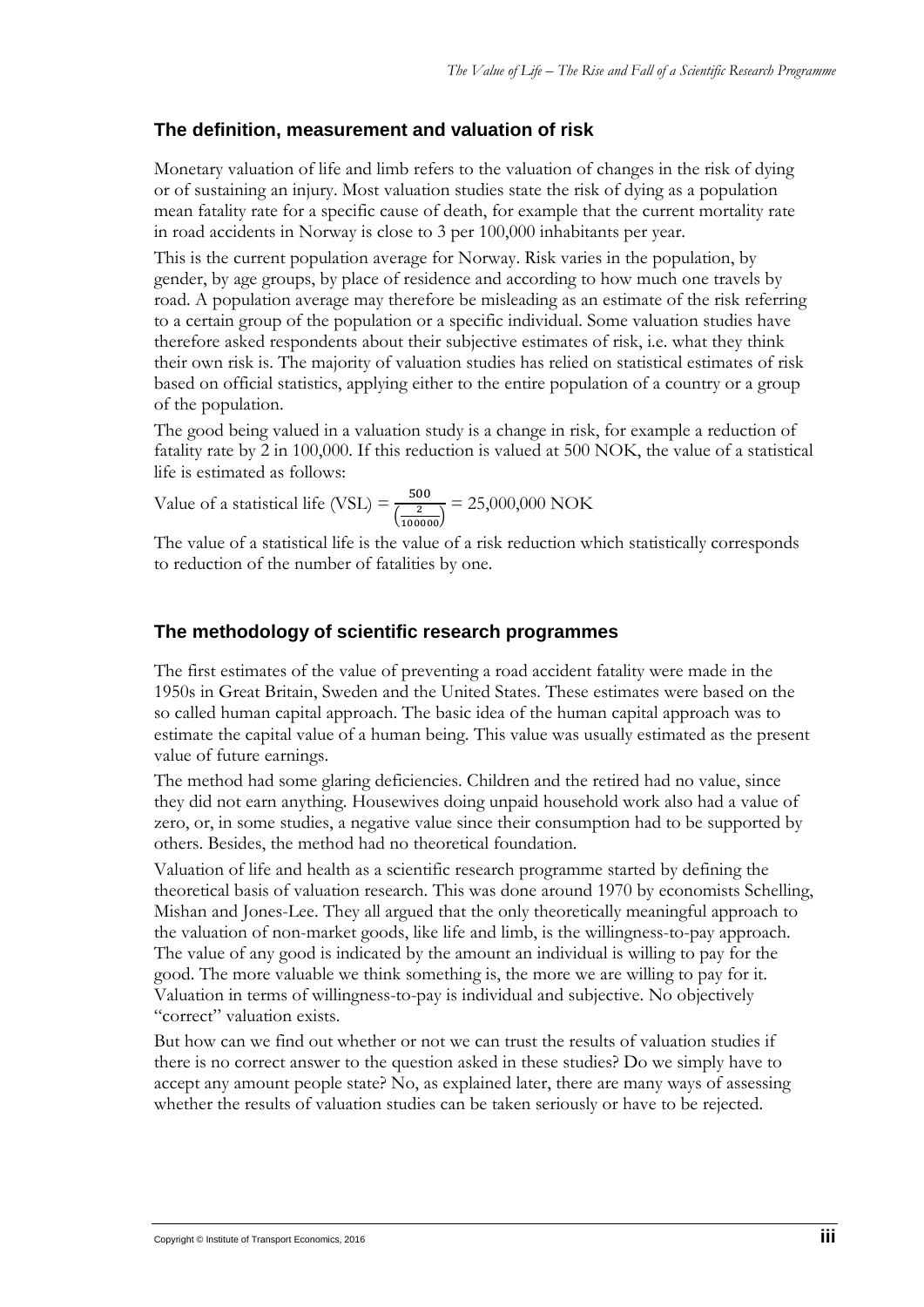Schelling, Mishan and Jones-Lee placed the valuation of life and limb squarely within consumer theory. This is well-developed branch of economic theory with a long research history. Consumer theory basically seeks to explain how people allocate their spending between different commodities and services. It does so by relying on the assumption that people choose the pattern of consumption that gives them the greatest overall satisfaction. Another way of saying this is that consumers are assumed to maximise utility (the term utility denotes the satisfaction of preferences; to put it colloquially: to maximise utility is to do what you like best).

The assumption of utility maximisation is the core of consumer theory. This theory has the same characteristics as a scientific research programme as defined by Imre Lakatos. Lakatos developed the methodology of scientific research programmes principally as a descriptive theory of how research actually takes place, intended as a conceptual framework for what he called the "rational reconstruction" of the history of science. By rational reconstruction he meant a historical reconstruction of science as the product of rational choices made by researchers working in a field of knowledge. He proposed that the rationality of the choices made by researchers should be judged according to standards defined by the researchers themselves, in particular the standards he labelled "positive heuristic" and "negative heuristic" (see explanation of these terms below).

According to Lakatos, a scientific research programme consists of a hard core, a protective belt, a positive heuristic and a negative heuristic. A programme may, at any point in time, be in a progressive phase or a degenerative phase. The hard core of a scientific research programme consists of basic assumptions made by all researchers working within the programme. The basic assumptions are taken for granted; it is forbidden to raise doubts about them. The basic assumptions are not tested empirically. The hard core is surrounded by a protective belt. The protective belt consists of hypotheses that are derived from the hard core. Hypotheses in the protective belt are tested empirically and can be rejected. Rejection of a hypothesis in the protective belt is in general regarded as undesirable, since any hypothesis in the protective belt is formulated by means of deductive reasoning based on hard core assumptions. Logically speaking, therefore, rejection of a hypothesis in the protective belt casts doubt on the validity of the assumptions forming the hard core. Any finding that, taken at face value, casts doubt on the hard core is called an anomaly. Anomalies, Lakatos argues, do not normally lead to the rejection of the hard core of a research programme. On the contrary, the hard core is normally left intact and research continues as if the anomalies did not exist.

There are usually many interpretations of an anomaly. The positive heuristic of a research programme calls for researchers to increase the empirical content of the programme and, in particular, to develop hypotheses or research methods that will eliminate anomalies. The empirical content of a research programme consists of all observations implied by the hypotheses forming the protective belt, both observations that have been confirmed and observations not yet made. A programme is in a progressive phase when its empirical content increases. A programme enters a degenerative phase when its empirical content no longer increases and when anomalies come to be the normal finding of empirical research. One sign of a degenerative phase is that the anomalies are explained by means of ad hoc hypotheses only, i.e. hypotheses that explain a single anomalous finding, but have no implications predicting novel findings. The negative heuristic calls on researchers not to question the hard core and not to develop ad hoc hypotheses to explain anomalies.

What happens when anomalies become very many? At some point a research programme may be abandoned, but according to Lakatos this does not take the form of a scientific revolution as suggested by Thomas Kuhn. He argues that findings contradicting a theory are, by themselves, not enough to reject the theory. A theory is only rejected when a new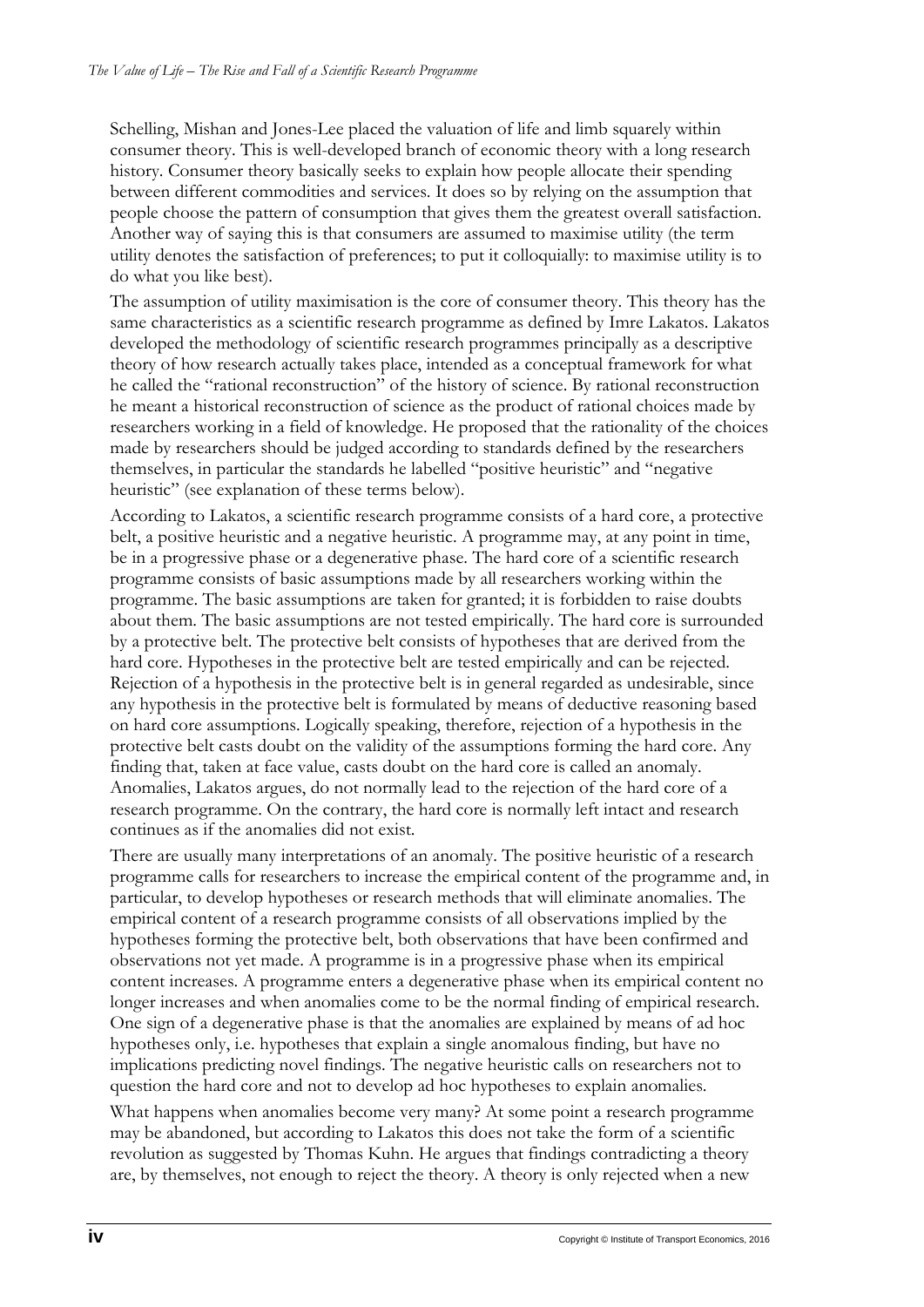and better theory has been developed; better, in the sense that it explains all verified content of a research programme as well as (at least most of) the anomalous findings of that programme. In other words: anomalies cease to be anomalies if a theory is developed that re-interprets them as normal findings.

## **Application of the methodology of scientific research programmes to valuation research**

The methodology of scientific research programmes is highly applicable when trying to reconstruct the history of valuation research.

The hard core of this research is the assumption made in consumer theory that consumers are rational utility maximisers. This assumptions is purely formal; it has no empirical content and merely states that consumer choices can always be modelled as a utility function which is maximised. All one needs to assume to apply this basic postulate, is that preferences can be represented by means of a utility function which has the mathematical properties necessary for a maximum to exist. These properties are very weak and innocentsounding, boiling down essentially to the requirements that preferences should be transitive and complete. Researchers are at great liberty to make further assumptions about individual utility functions. Thus, as an example, Jones-Lee (1974) made the following assumptions:

- 1. The individual maximises expected utility (which is a probability weighted utility of a lottery with life and death as potential outcomes).
- 2. The individual prefers more wealth to less and is financially risk averse (prefers an income received with certainty to an uncertain income).
- 3. The individual does not want descendants to be exposed to a greater financial risk than himself or herself.
- 4. At a given level of wealth, the individual prefers to be alive rather than dead.
- 5. The marginal utility of wealth is greater when the individual is alive than when the individual is dead.

Based on these assumptions, Jones-Lee could deduce that a positive willingness-to-pay for reduced risk of death will exist. He further deduced that willingness-to-pay will be positively related to income and positively related to the level of risk. This example shows how one can use theoretical predictions to assess whether empirical results make sense or not. If you find that willingness-to-pay varies systematically as predicted by theory, results make sense. If you do not find the predicted pattern, interpretation becomes more complicated. It could be that your theory is wrong, but it could also be that the methods were not good enough to uncover the expected pattern. At any rate, this example shows the essential function of theory in willingness-to-pay research: It is to predict a systematic pattern of variation in willingness-to-pay that may serve as reference in assessing whether the results of empirical studies make sense or not.

An important positive heuristic in the early days of valuation research was to develop theory to help identify meaningful patterns of variation in willingness-to-pay. Important theoretical contribution were made around 1980. However, empirical research did not always give results that supported the hypotheses. This was widely interpreted as a problem of research method. Another important positive heuristic in the early days of valuation research was therefore to continuously develop and improve methods for valuation studies.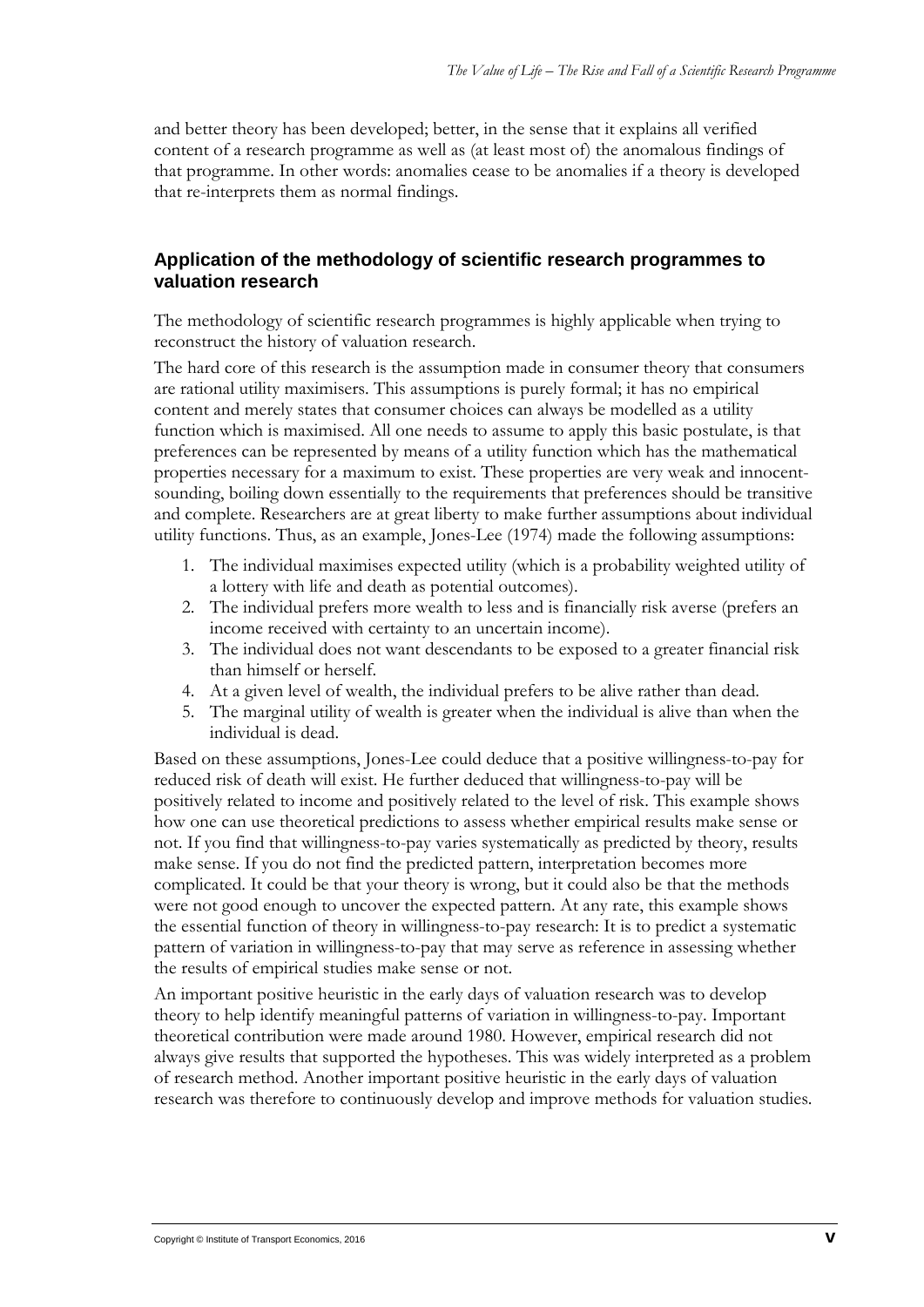# **The progressive phase (1970-1995)**

Following the definition of the theoretical foundation of valuation research around 1970, some years passed before the first empirical studies got started. From about 1980, empirical studies were made both in Europe and the United States. Different research traditions developed on the two continents. In Europe, the contingent valuation method was used in all studies until the late 1990s. This method elicits willingness-to-pay by asking respondents to state how much they are willing to pay for a certain change in risk. Several versions of the method have been developed. In the United States, the dominant method was studies of compensating wage differentials. These studies estimated the additional wages paid to compensate for work-place risks.

The first major valuation study in Europe was performed by Jones-Lee and others in Great Britain. The study was originally reported in 1983, but has been published a number of times, including as a chapter in a book by Jones-Lee published in 1989. When the study was in progress, Jones-Lee convened an international research conference in Geneva in 1981. The conference was attended by the leading researchers at the time and several major theoretical contributions were presented during the conference. These theoretical contributions increased the empirical content of valuation research (i.e. they predicted findings of empirical studies).

The empirical content of valuation research increased further as a result of a number of empirical studies. Replications, or near-replications, of the British study were made in Austria, Sweden, New Zealand, Denmark, Switzerland and France. All these studies were reported before 1995. Their findings were, mostly, not very different from the original British study.

The beginning of the end of the progressive phase was an increasing number of anomalous results. These results raised doubts about the validity of contingent valuation estimates of the value of a statistical life. In the United States, there was always a greater scepticism to contingent valuation than in Europe, and in 1993 a critical assessment of the method was published, providing methodological guidelines on how to conduct good contingent valuation studies. A common problem was insensitivity to scope. Insensitivity to scope means that willingness-to-pay does not increase in proportion, or near proportion, to the size of the risk reduction. Thus, it was typically found that people were not willing to pay twice as much for a risk reduction of 4 in 100,000 as for a risk reduction of 2 in 100,000. It was believed that one source of the problem was that people had difficulty in understanding small changes in low levels of risk. The numbers 4 in 100,000 and 2 in 100,000 do not seem to be very different – both are very low numbers.

A French study tried to get around this problem by asking for willingness-to-pay for reductions in the number of traffic fatalities in France ranging from 50 to 5000. The idea was that people would more easily notice the difference between these numbers than the differences between low levels of risk. However, the French were not willing to pay 100 times more for reducing the number of traffic fatalities by 5000 than for reducing them by 50. In fact, they were, on the average, only willing to pay slightly more than 4 times more for reducing fatalities by 5000 than for reducing them by 50. Thus, the problem remained unsolved.

Moreover, it was found that different methods for eliciting willingness-to-pay in contingent valuation studies produced different results, although the methods were equivalent according to economic theory. Things that ought not to make a difference according to economic theory did in fact make a difference. Studies of compensating wage differentials gradually improved, as both new sources of data became available and statistical modelling became more advanced. Yet this progress was not associated with more consistent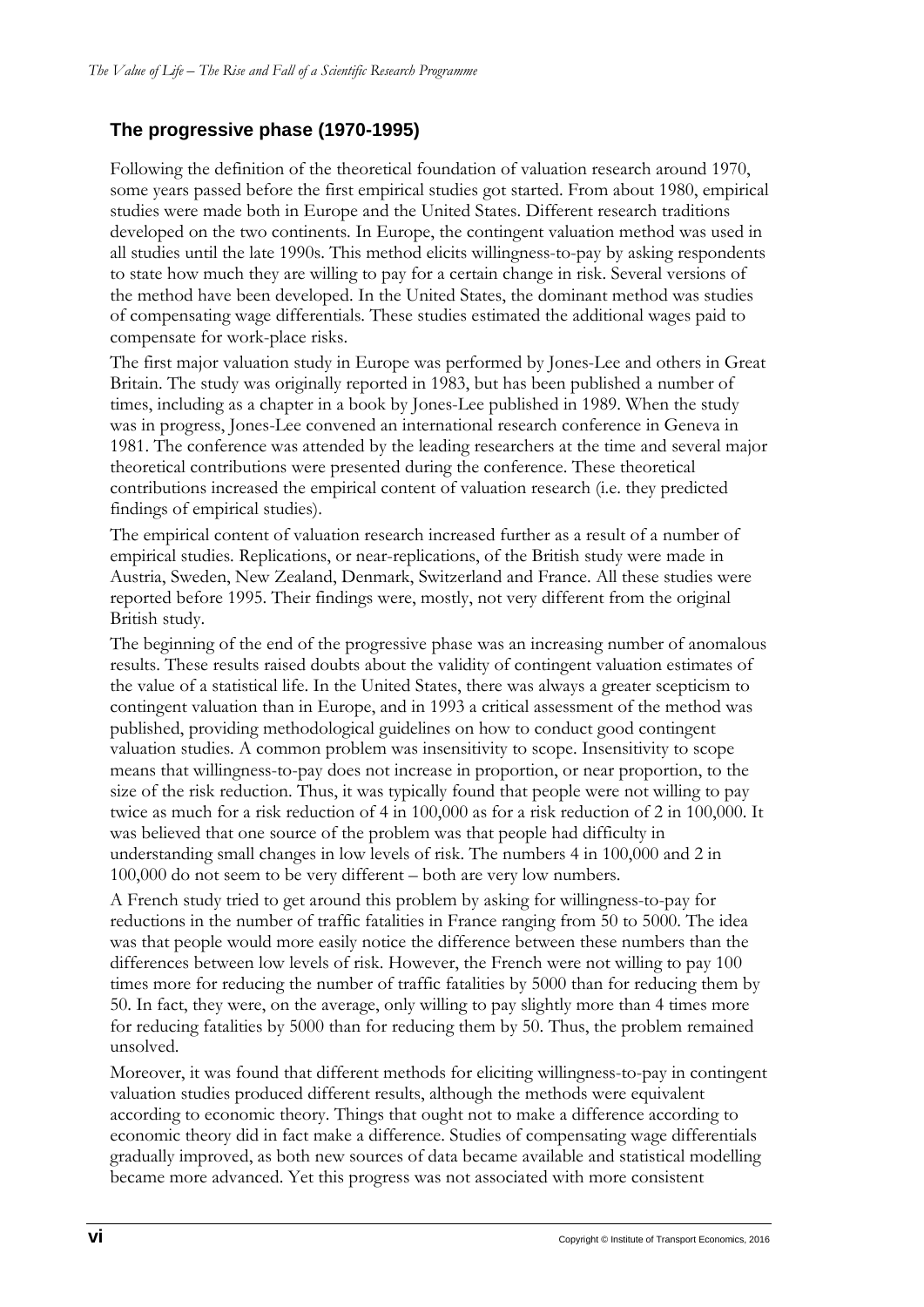findings. On the contrary, the range of estimates became bigger, despite progress with respect to data quality and statistical analysis.

By the end of the 1990s, the progressive phase was over. Valuation research entered a new phase.

## **The struggle between progressive and degenerative tendencies (1995- 2005)**

The results of contingent valuation studies were, by the end of the 1990s, full of anomalies. Some researchers went so far as to say that all results of such studies were anomalies. Jones-Lee, who had championed contingent valuation in the early phase of valuation research, rejected the method in 1998 and proposed a new method bypassing the need to ask people about changes in low levels of risk.

From about 2000, a number of valuation studies started to use the stated choice design. Respondents were asked to choose between two alternatives, in most cases two roads. The roads differed with respect to, for example, travel time, number of accidents and toll charges. Respondents were asked to choose which road to take; the attributes of the two roads were then modified and respondents asked to choose once more. Each respondent would typically make 5-10 choices. The valuation of the non-monetary attributes was obtained by analysing the choices made, usually relying on random-utility functions (i.e. functions respondents were assumed to maximise, but that would have a residual terms since analysts did not know all factors influencing utility).

In the United States, Peter Dorman launched a strong criticism of studies of compensating wage differentials in 1996. He argued that all these studies were flawed and should be rejected. He concluded that one should abandon monetary valuation of life and limb entirely. The leading proponent of wage-risk studies in the United States, Kip Viscusi, dismissed Dorman's criticism. Many studies of compensating wage differentials have been published since 1996. Dorman was not successful in his attempt to bring this research to an end. He may well have been right in much of his criticism, but, as Lakatos pointed out; criticism per se is rarely enough to overturn a scientific research programme. You have to offer something better. Dorman did not offer any alternative. He simply said: "Stop doing this", without saying what one should rather do.

Stated choices were initially thought to be superior to contingent valuation, for example because people were not asked about changes in low levels of risk. However, anomalies soon turned up in stated choice experiments. Lexicographic choices were common. An individual chooses lexicographically if he or she always prefers the alternative that is best with respect to one of the attributes, and ignores the others (for example, always chooses the safest road). Many respondents made inconsistent choices. This means that at stage N in a sequence of choices, they preferred an alternative implying a valuation which was inconsistent with a choice made at stage  $N - 1$  of the sequence. Only about 10-20 percent of respondents made choices that were fully consistent with economic theory.

Research was a struggle between progressive and degenerative tendencies. The launching of new methods represented the progressive element; the repeated finding of anomalies represented the degenerative element. The anomalies did not go away, they merely took new forms.

Meanwhile, the theoretical foundation of valuation research was undergoing a rapid transformation.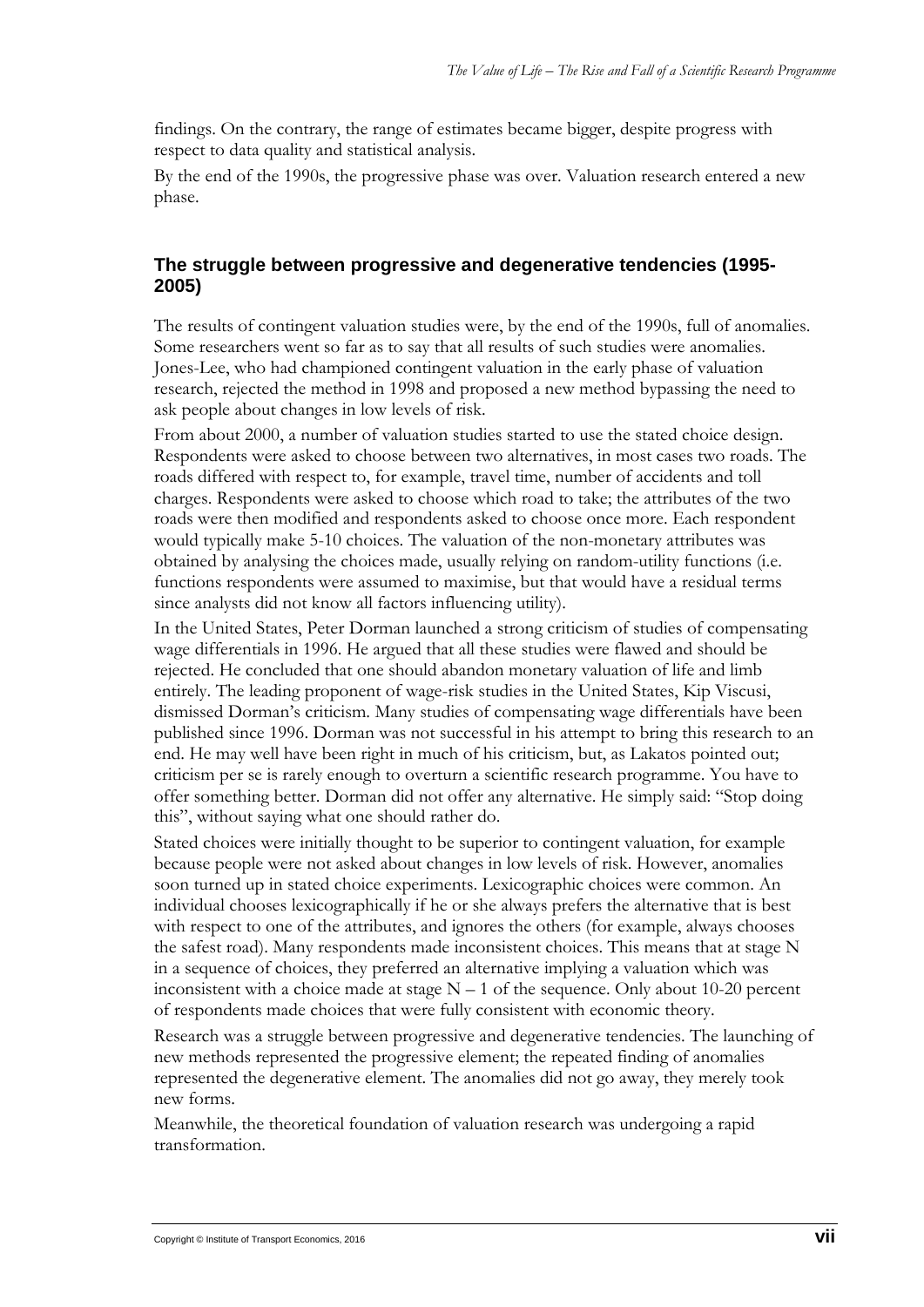# **The protective belt becomes almost all-inclusive (2000-2010)**

The early theoretical contributions to valuation research made clear predictions about empirical results. As an example, Jones-Lee predicted that willingness-to-pay would increase as the level of risk increased. Finding the opposite would falsify his theory. It did not take long, however, before more complex models were developed and predictions became ambiguous. The extremely complex model proposed by Dehez and Drèze is an example. Here are the predictions of this model:

- 1. If an individual does not have life insurance or an annuity, and if the marginal utility of money is greater when alive than when dead, willingness to pay will increase when risk level increases.
- 2. If the individual has optimal life insurance and annuity at actuarially fair rates, willingness to pay is independent of the level of risk.
- 3. If the individual holds life insurance and annuity at less than actuarially fair rates, willingness to pay will increase as the level of risk goes down.
- 4. If the individual holds life insurance and annuity at more than actuarially fair rates, willingness to pay will increase as risk level increases.
- 5. If the individual has life insurance and annuity and the terms of the contracts are adjusted as risk level changes, willingness to pay will increase as risk level decreases.

One could say that they hedge their bets. Everything is possible; that willingness to pay does not depend on risk level, that it increases with risk level, or that it decreases with risk level. None of these findings is ruled out theoretically. No matter what you find, it has theoretical support – unless, that is, that you can collect detailed data on the insurance coverage of respondents. But even if such data are available, it may be difficult to determine if insurance is actuarially fair or not. One would normally expect insurance to be less than actuarially fair, but in some countries tax rebates for life insurance may make insurance contracts close to actuarially fair.

In short: It is in practice almost impossible to falsify the hypotheses proposed by Dehez and Drèze. Their contribution was the start of a series of theoretical contributions that have reached the point where almost no finding contradicts theory. Perhaps the most consequential contribution is the directionally bounded utility function introduced by Amiran and Hagen (2003, 2010). This utility function predicts insensitivity to scope, turning what was long regarded as a major anomaly in valuation research into a theoretically expected finding, perfectly consistent with rational utility maximisation. This has revolutionary implications. If insensitivity to scope is to be expected, all the efforts that have made to develop methods to increase sensitivity to scope look like a complete waste of time. Almost any finding must be taken seriously if one takes directionally bounded utility functions seriously.

One could, to be sure, try to ascertain whether respondents do indeed have a directionally bounded utility function or a utility function which is not directionally bounded. However, it is by no means clear how to do this, and a wide range of choices can be consistent with a wide range of mathematical forms of a utility function. It seems quite likely that the data that could realistically be obtained would be inconclusive.

Today, theory has come close to an immunising stratagem. An immunising stratagem, a concept introduced by Karl Popper, is a reformulation of a scientific theory so as to make it immune to falsification. Popper would say that such a reformulation makes the theory unscientific, since he regarded only theories that could be falsified as truly scientific. What seems clear, is that bringing the theory close to an immunising stratagem undermines its function in research. If no result can be ruled out on theoretical grounds, it is no longer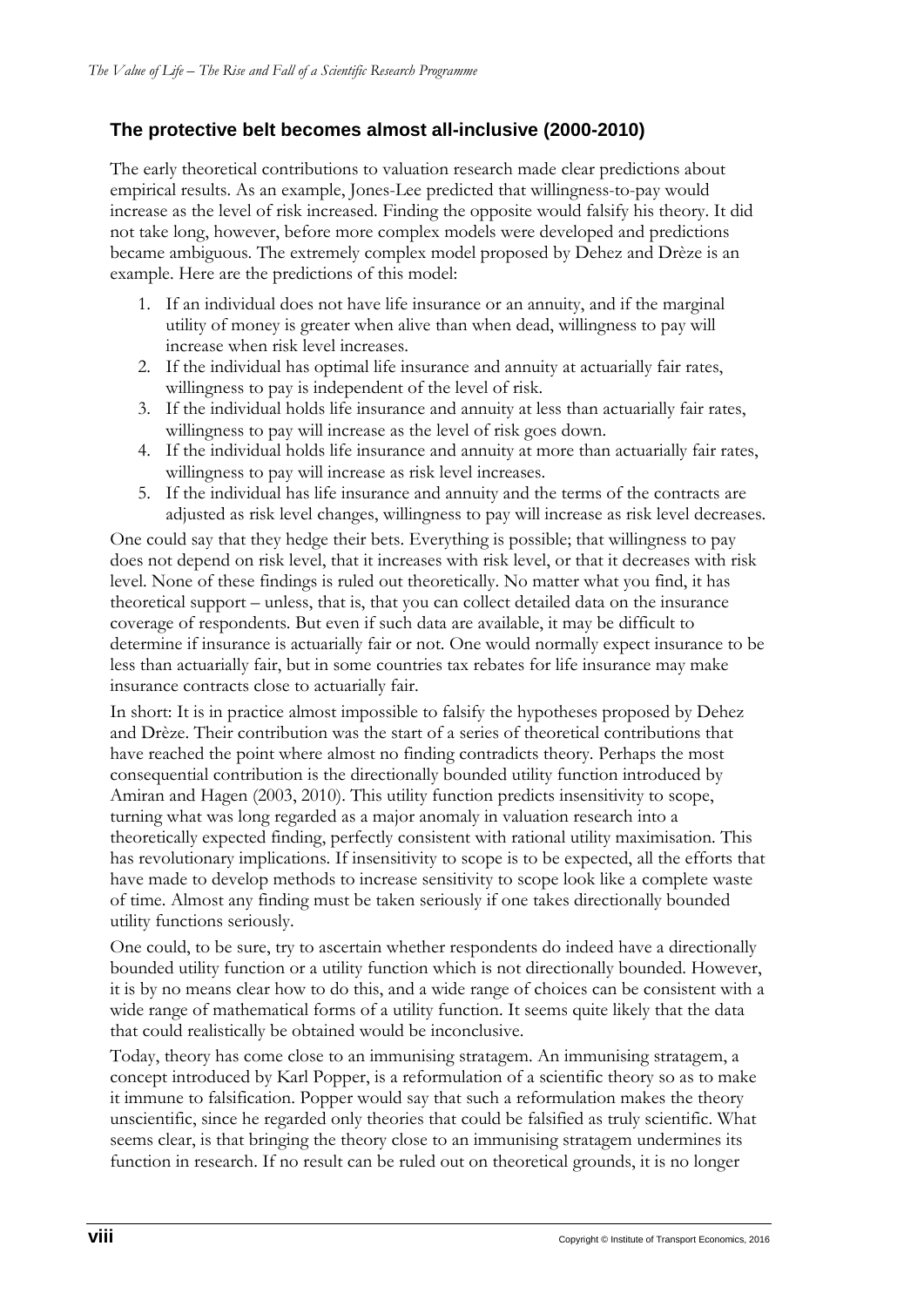possible to refer to theory to support or reject an empirical funding. Theory no longer discriminates between meaningful and meaningless findings.

### **A hard core in dissolution? (2005-2015)**

There is little doubt that the original ambition of valuation research was to find a single value of a statistical life that could be applied uniformly. The many references to allocative efficiency made in early contributions attest to the importance given to this objective. Allocative efficiency can only be attained if the same value of a statistical life is used in all sectors of society. If one allows much more to be spent on saving life in one sector than in another, one may in principle save a larger number of lives by transferring spending from the "expensive" sector to the "cheap" sector.

As research has produces an ever widening gap in estimates of the value of a statistical life, the objective of finding a single value that can be applied universally has been toned down. Many researchers have argued that a single value does not exist. We know, for example, that age and income are likely to influence willingness to pay. In recent years, some researchers have started to ask whether one should allow the value of a statistical life to vary, rather than using a single, uniform value. The issue then becomes how much variation to allow for and what sources of variation would be legitimate. Both Jones-Lee and Viscusi have argued that income is legitimate: it is entirely appropriate to treat rich people's lives as more valuable than poor people's lives. They both argue that doing so is more consistent with the theoretical foundation of cost-benefit analysis than using a single, uniform value of a statistical life.

At this point a full circle has been travelled. Research set out to find a single, universally applicable value of a statistical life. It was quickly realised that such a value does not exist. Hypotheses were developed to predict systematic variation in valuation. The underlying idea was not necessarily that the value of a statistical life should also vary; it was rather that if one found variation making sense according to economic theory, more trust could be placed in findings than if one did not find such a variation.

The expected variation was only partly found. Besides, a lot of variation attributable to sources that ought to be irrelevant according to economic theory was found. As this continued in study after study, researchers turned their attention to theory once more and embarked on reformulating it to enable the anomalies to be interpreted as normal findings. This has been so successful that probably quite few findings would now be regarded as anomalous.

The huge variation in estimates of the value of a statistical life was thus transformed from a problem into something which is to be expected. Doubts have been raised about the prescriptive ideal of applying a uniform value of a statistical life in cost-benefit analyses.

Today, therefore, little remains of the original research programme that inspired valuation research. That programme has travelled full circle and come to an end in the sense that the hope of finding a single value of a statistical life has been given up and even the ideal of allocative efficiency, as traditionally understood, is being questioned.

We will nevertheless ask: Where do we go from here? What are the prospects for valuation research?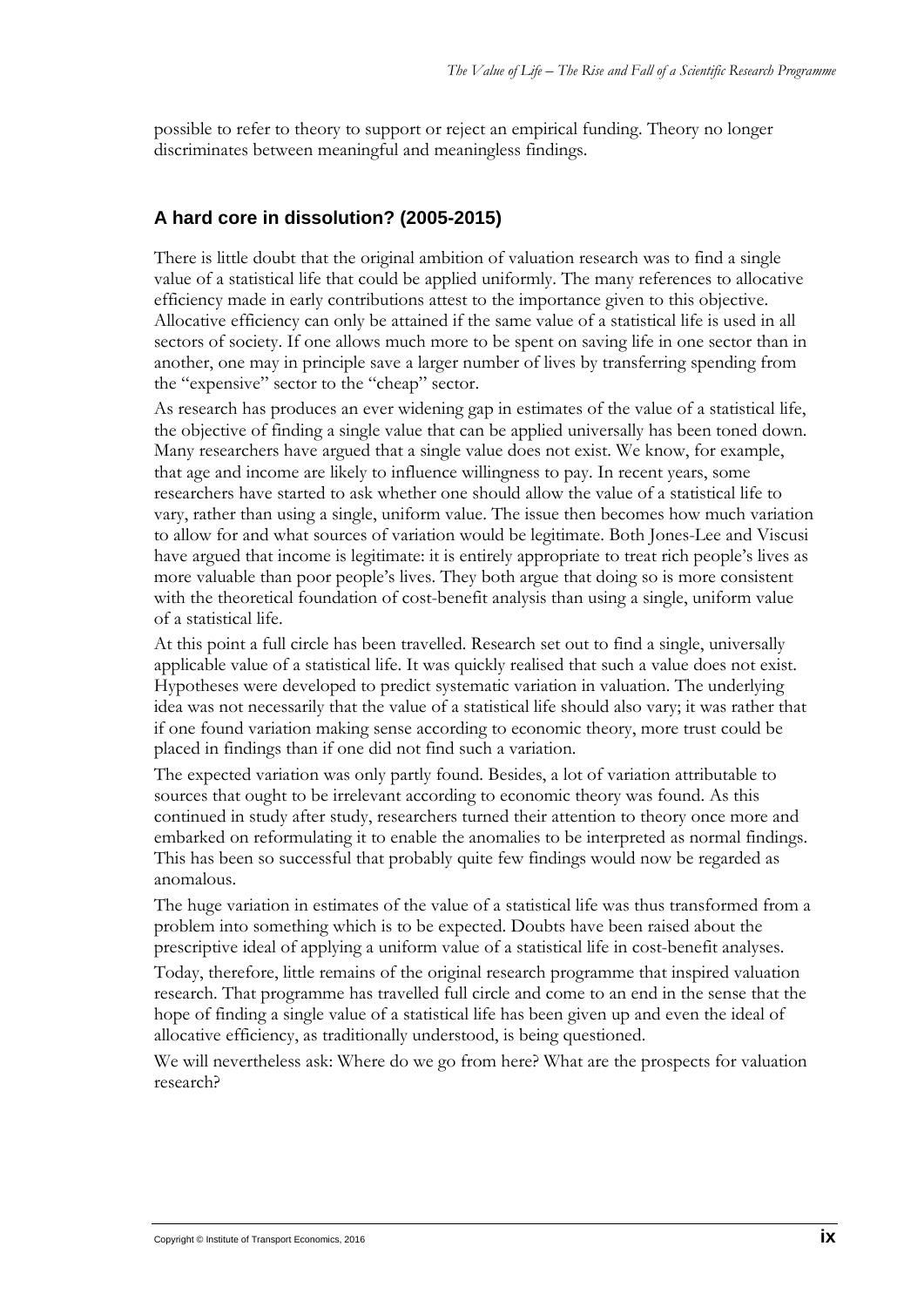# **Can meta-analysis create order in chaos? (2000-2015)**

A number of meta-analyses of value of life studies have been reported during the last fifteen years. The report presents these analyses and discusses whether they have been able to make sense of the huge diversity of estimates of the value of a statistical life.

Most of the meta-analyses are somewhat simplistic and do not fulfil the methodological standards for high-quality meta-analyses. The analyses do, for example, not apply optimal statistical weights, nor do most of them test for the possible presence of publication bias. Some of the meta-analyses have tried to sort primary studies according to study quality.

Norwegian researchers Ståle Navrud, Henrik Lindhjem and Nils Axel Bråthen, cooperating with the French economist Vincent Biausque, have made the most comprehensive meta-analysis reported so far. It has been published in several rounds; the most recent included 931 estimates of the value of a statistical life. Meta-regression analyses were performed in order to explain variation in estimates; these analyses were made both for the entire sample and for a subsample of the studies that were classified as methodologically best.

The factors that were found to have the largest influence on the value of a statistical life were income (higher income, higher value), size of the risk change (larger change, smaller value) and whether safety was provided by means of a public good or a private good (lower value for public goods). It may strike readers as surprising that the value of a statistical life was lower when the change in risk was large than when it was small. This is attributable to insensitivity to scope, as shown by the numerical example given below:

| Risk reduction     | Willingness-to-pay | Value of a statistical life |
|--------------------|--------------------|-----------------------------|
| $1 \cdot 10^{-5}$  | 400                | 40,000,000                  |
| $2 \cdot 10^{-5}$  | 500                | 25,000,000                  |
| $5 \cdot 10^{-5}$  | 600                | 12,000,000                  |
| $10 \cdot 10^{-5}$ | 800                | 8,000,000                   |

Considerable publication bias has been found in the value of life literature. Studies that have adjusted for publication bias indicate that by doing so, the value of a statistical life drops to about one third of the un-adjusted value (e.g. from 9 million to 3 million).

Although some of the meta-analyses explain most of the variation in the value of a statistical life, it is apparent that residual terms are very large, in particular at the ends of the distribution. Moreover, most meta-analyses do not recommend a best estimate of the value of a statistical life. The analyses also remain silent on the topic of whether a variable value of a statistical life should be applied.

# **Can more promising methods be found?**

Valuation research has so far not been able to produce very precise estimates of the value of a statistical life. Even within the same study, estimates often vary be a factor of 10 or more. Can we think of other methods that might produce more precise estimates?

The report reviews a few options. One of them is to use Quality Adjusted Life Years (QALYs) as a starting point. A QALY is a numerical scale for quality of life related to health state. By convention, death is given the value of 0 and perfect health the value of 1. States of reduced health as assigned values between 0 and 1, closer to 0 the worse they are. If a health state involving a loss of, for example 0.02 QALYs is valued at 50,000, the idea is that one may scale this up to a value of a statistical life year of  $1/0.02 \cdot 50,000 = 2,500,000$ .